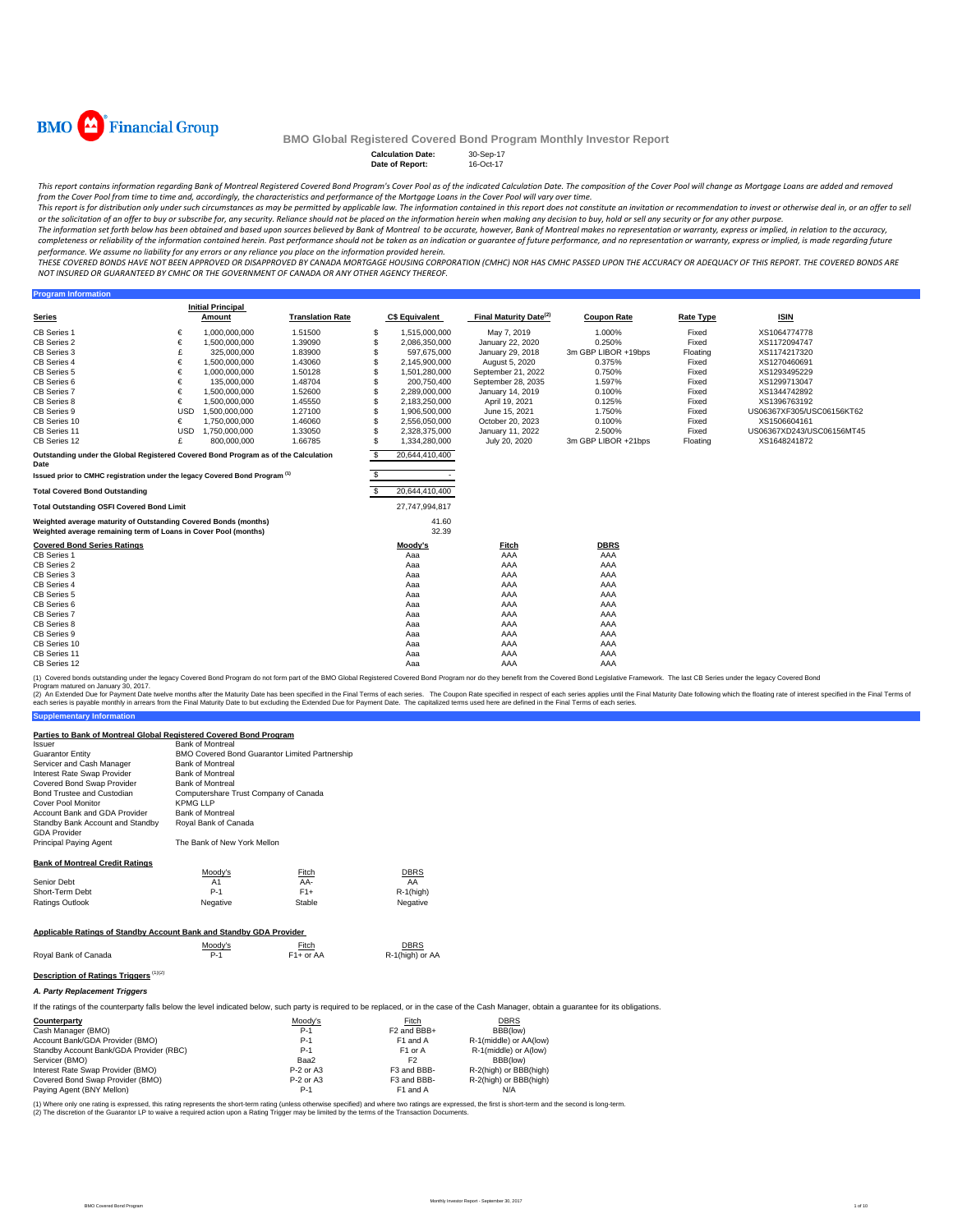

| <b>Calculation Date:</b> | 30-Sep-17 |
|--------------------------|-----------|
| Date of Report:          | 16-Oct-17 |

### *B. Summary of Specific Rating Trigger Actions*

I) The following actions are required if the Cash Manager (BMO) undergoes a downgrade below the stipulated rating:

|                                                                                                                                                                                                                                                                                                                       | Moody's | Fitch               | <b>DBRS</b>             |
|-----------------------------------------------------------------------------------------------------------------------------------------------------------------------------------------------------------------------------------------------------------------------------------------------------------------------|---------|---------------------|-------------------------|
| a) The Servicer will be required to direct amounts received directly<br>into the GDA Account (or Standby GDA Account if applicable)<br>within 2 Canadian business days and the Cash Manager shall<br>immediately remit any funds held at such time for or on behalf of<br>the Guarantor directly into the GDA Account | $P-1$   | F <sub>1</sub> or A | R-1(middle) or AA(low)  |
| II) The following actions are required if the Servicer (BMO) undergoes a downgrade below the stipulated rating:                                                                                                                                                                                                       |         |                     |                         |
|                                                                                                                                                                                                                                                                                                                       | Moody's | Fitch               | <b>DBRS</b>             |
| a) The Servicer will be required to direct amounts received to the<br>Cash Manager, or GDA as applicable                                                                                                                                                                                                              | $P-1$   | F <sub>1</sub> or A | R-1(middle) or BBB(low) |

III) The Swap Provider is required to transfer credit support or transfer all of its rights and obligations to a replacement third party, or to obtain a<br>guarantee of its rights and obligations from a third party, if the Sw

|                                | Moody's <sup>(3)</sup> | Fitch                | <b>DBRS</b>             |
|--------------------------------|------------------------|----------------------|-------------------------|
| a) Interest Rate Swap Provider | P-1 or A2              | F <sub>1</sub> and A | R-1(middle) or A (high) |
| b) Covered Bond Swap Provider  | P-1 or A2              | F <sub>1</sub> and A | R-1(middle) or A (high) |

IV) The following actions are required if the Issuer (BMO) undergoes a downgrade below the stipulated rating:

| a) Mandatory repayment of the Demand Loan                                                                        | Moodv's<br>N/A | Fitch<br>F <sub>2</sub> or BB <sub>B+</sub> | <b>DBRS</b><br>N/A |
|------------------------------------------------------------------------------------------------------------------|----------------|---------------------------------------------|--------------------|
| b) Cashflows will be exchanged under the Covered Bond Swap<br>Agreement (to the extent not already taking place) | Baa1           | BBB+                                        | BBB(high)          |
| c) Transfer of title to Loans to Guarantor <sup>(4)</sup>                                                        | A <sub>3</sub> | BBB-                                        | BBB(low)           |
| <b>Events of Defaults &amp; Test Compliance</b>                                                                  |                |                                             |                    |
| Asset Coverage Test (C\$ Equivalent of Outstanding                                                               |                | Pass                                        |                    |
| Covered Bond < Adjusted Aggregate Asset Amount)                                                                  |                |                                             |                    |
| <b>Issuer Event of Default</b>                                                                                   |                | No.                                         |                    |
| Guarantor LP Event of Default                                                                                    |                | No                                          |                    |

(3) If no short term rating exists, then A1

(4) The transfer of registered tilte to the Loans to the Guarantor may be deferred if (A) satistadoy assurances are provided to the Guarantor and the Bond Trustee by The Office of the Special orthose in the performance of

| <b>Pre-Maturity Test</b>                  |                |       |                                         |
|-------------------------------------------|----------------|-------|-----------------------------------------|
| (Applicable to Hard Bullet Covered Bonds) |                |       |                                         |
| <b>Pre-Maturity Required Ratings</b>      | <u>Moody's</u> | Fitch | DBRS <sup>(*</sup><br>A(high) or A(low) |

Following a breach of the Pre-Maturity test in respect of a Series of Hard Bullet Covered Bonds, and unless the Pre-Maturity Liquidity Ledger is otherwise funded from the other sources, the Partnership<br>shall offer to sell

(1) In the case of DBRS, if Final Maturity Date is within six months of the Pre-Maturity Test Date, then A(high), otherwise A(low).

| <b>Reserve Fund</b>                                                           |         |       |                       |  |
|-------------------------------------------------------------------------------|---------|-------|-----------------------|--|
| <b>Reserve Fund Required Amount Ratings</b><br>Senior                         | Moody's | Fitch | <b>DBRS</b><br>A(low) |  |
| Short Term                                                                    | P.      |       | R-1(middle)           |  |
| Are the ratings of the Issuer below the Reserve Fund Required Amount Ratings? |         | No    |                       |  |

If the ratings of the Issuer fall below the Reserve Fund Required Amount Ratings, then the Guarantor shall credit or cause to be credited to the Reserve Fund funds up to an amount equal to the Reserve Fund Required Amount.

Reserve Fund Required Amount: Nil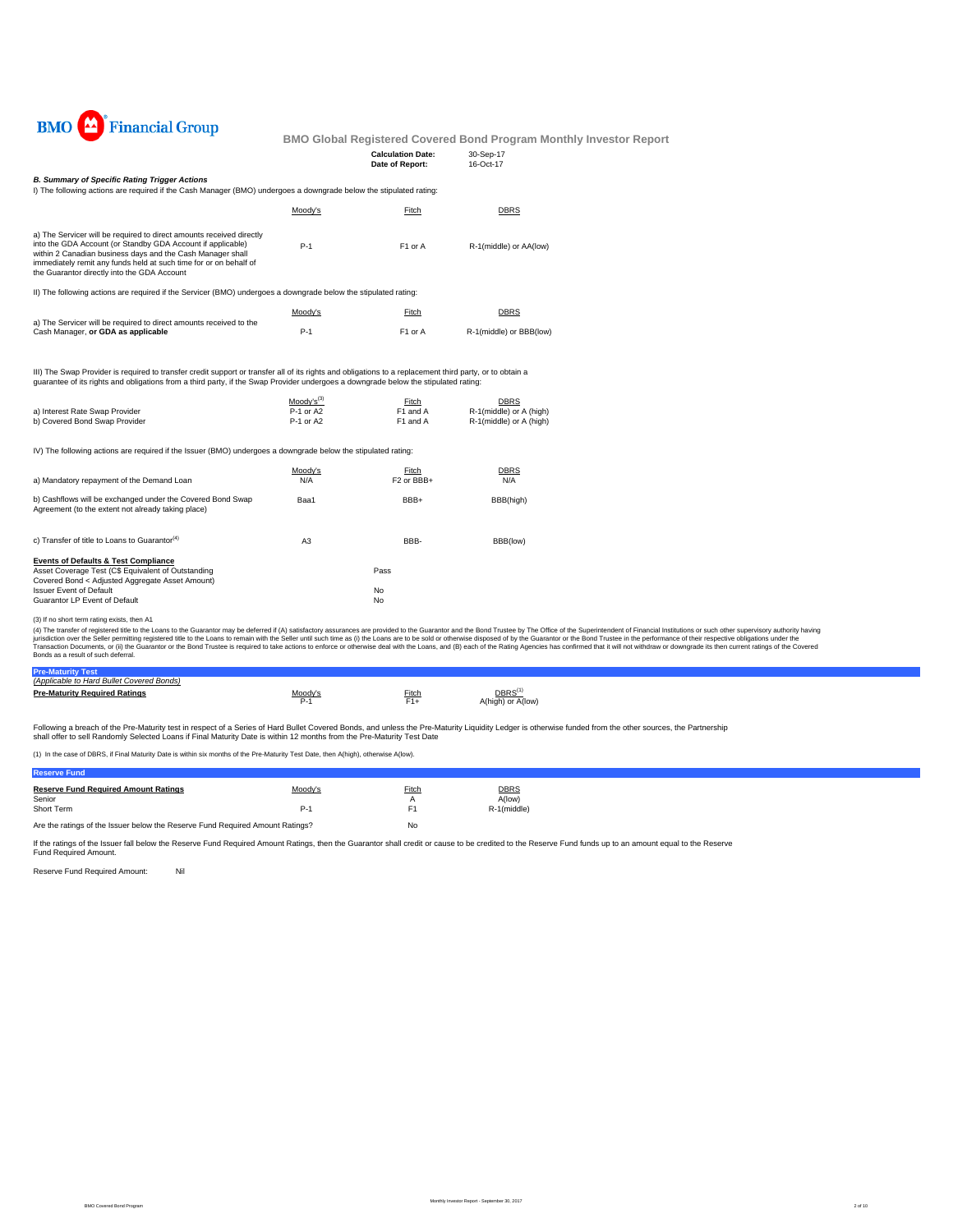

|                                                                                                                                                                                                                                            | <b>Calculation Date:</b><br>Date of Report: | 30-Sep-17<br>16-Oct-17                          |                |                |  |  |
|--------------------------------------------------------------------------------------------------------------------------------------------------------------------------------------------------------------------------------------------|---------------------------------------------|-------------------------------------------------|----------------|----------------|--|--|
| <b>Asset Coverage Test</b>                                                                                                                                                                                                                 |                                             |                                                 |                |                |  |  |
| C\$ Equivalent of Outstanding Covered Bonds                                                                                                                                                                                                | 20,644,410,400                              |                                                 |                |                |  |  |
| $A^{(1)}$ = Lesser of (i) Sum of LTV adjusted outstanding principal balance and (ii) Sum of<br>Asset percentage adjusted outstanding principal balance                                                                                     | 24,758,083,486                              |                                                 | A (i)          | 27.058.014.739 |  |  |
| B = Principal receipts not applied                                                                                                                                                                                                         |                                             |                                                 | A (ii)         | 24,758,083,486 |  |  |
| $C = Cash$ capital contributions<br>$D =$ Substitution assets<br>$E =$ (i) Reserve fund balance<br>(ii) Pre - Maturity liquidity ledger balance<br>$F =$ Negative carry factor calculation<br>Total: $A + B + C + D + E - F$               | $\sim$<br>24,758,083,486                    | Asset Percentage<br>Maximum Asset<br>Percentage | 91.5%<br>95.0% |                |  |  |
| <b>Asset Coverage Test Pass/Fail</b><br>(1) Market Value as determined by adjusting, not less than quarterly, the Original Market Value utilizing the Indexation Methodology (see Appendix for details) for subsequent price developments. | Pass                                        |                                                 |                |                |  |  |
| <b>Valuation Calculation</b>                                                                                                                                                                                                               |                                             |                                                 |                |                |  |  |

| <b>Trading Value of Covered Bonds</b>                                                                                                                                                                                        | ж | 20.740.971.909 |        |                |
|------------------------------------------------------------------------------------------------------------------------------------------------------------------------------------------------------------------------------|---|----------------|--------|----------------|
| A = Lesser of i) Present value of outstanding loan balance of Performing Eligible Loans <sup>(1)</sup><br>and ii) 80% of Market Value <sup>(2)</sup> of properties securing Performing Eligible Loans, net of<br>adjustments |   | 26.993.650.404 | A (i)  | 26.993.650.404 |
| B = Principal receipts up to calculation date not otherwise applied<br>$C =$ Cash capital contributions                                                                                                                      |   |                | A (ii) | 51.479.588.628 |
| D = Trading Value of any Substitute Assets                                                                                                                                                                                   |   |                |        |                |
| $E =$ (i) Reserve Fund Balance, if applicable                                                                                                                                                                                |   |                |        |                |
| (ii) Pre - Maturity liquidity ledger balance<br>F = Trading Value of Swap Collateral                                                                                                                                         |   |                |        |                |
|                                                                                                                                                                                                                              |   |                |        |                |
| Total: $A + B + C + D + E + F$                                                                                                                                                                                               |   | 26.993.650.404 |        |                |

(1) Present value of expected future cash flows of Loans using current market interest rates offered to BMO clients. The effective weighted average rate used for discounting is 2.85%.<br>(2) Market Value as determined by adju

|                          | S<br>22,587,389,570                                                                                                                                      |
|--------------------------|----------------------------------------------------------------------------------------------------------------------------------------------------------|
|                          | 4,639,894,536                                                                                                                                            |
|                          | 27,227,284,106                                                                                                                                           |
|                          |                                                                                                                                                          |
|                          |                                                                                                                                                          |
| <b>Write Off Amounts</b> | <b>Loss Percentage (Annualized)</b>                                                                                                                      |
|                          | 0.00%                                                                                                                                                    |
|                          |                                                                                                                                                          |
|                          |                                                                                                                                                          |
|                          |                                                                                                                                                          |
|                          | Previous Month                                                                                                                                           |
|                          |                                                                                                                                                          |
|                          | 554,060,599                                                                                                                                              |
|                          |                                                                                                                                                          |
|                          | 52,124,049                                                                                                                                               |
|                          | 1,435,578                                                                                                                                                |
|                          |                                                                                                                                                          |
|                          | $\sim$                                                                                                                                                   |
|                          | $\overline{\phantom{a}}$                                                                                                                                 |
|                          |                                                                                                                                                          |
|                          |                                                                                                                                                          |
| (39, 228, 195)           | (31, 858, 937)                                                                                                                                           |
|                          | (554,060,599)                                                                                                                                            |
|                          |                                                                                                                                                          |
|                          | ٠                                                                                                                                                        |
|                          | (93)                                                                                                                                                     |
|                          |                                                                                                                                                          |
| 25,704,409               | 21,700,597                                                                                                                                               |
|                          | \$54,270<br><b>Current Month</b><br>438,929,631<br>56,724,629<br>7,987,080<br>1,723,000,000<br>$(438,929,631)$ <sup>(1)</sup><br>(1,722,779,037)<br>(69) |

 $<sup>(1)</sup>$  Includes cash settlement of \$438,929,631 to occur on October 18, 2017.</sup>

|                 | <b>Cover Pool - Summary Statistics</b>       |    |                         |               |  |
|-----------------|----------------------------------------------|----|-------------------------|---------------|--|
| Asset Type      |                                              |    | Mortgages               |               |  |
|                 | Previous Month Ending Balance                |    | 25.857.447.231          |               |  |
|                 | Aggregate Outstanding Balance                | \$ | 27,088,227,074          |               |  |
| Number of Loans |                                              |    | 105.290                 |               |  |
|                 | Average Loan Size                            | \$ | 257.273                 |               |  |
|                 | Number of Primary Borrowers                  |    | 103.742                 |               |  |
|                 | Number of Properties                         |    | 105.290                 |               |  |
|                 |                                              |    | Original <sup>(1)</sup> | Indexed $(2)$ |  |
|                 | Weighted Average Current Loan to Value (LTV) |    | 62.03%                  | 49.84%        |  |
|                 | Weighted Average Authorized LTV              |    | 69.24%                  | 55.12%        |  |
|                 | Weighted Average Original LTV                |    | 69.24%                  |               |  |
|                 | Weighted Average Seasoning                   |    | 18.41 (Months)          |               |  |
|                 | Weighted Average Coupon                      |    | 2.60%                   |               |  |
|                 | Weighted Average Original Term               |    | 50.80 (Months)          |               |  |
|                 | Weighted Average Remaining Term              |    | 32.39 (Months)          |               |  |
|                 | <b>Substitution Assets</b>                   |    | Nil                     |               |  |
|                 |                                              |    |                         |               |  |

<sup>(t)</sup> Value as most recently determined or assessed in accordance with the underwriting policies (whether upon origination or renewal of the Eligible Loan or subsequently thereto).<br><sup>(2)</sup> Value as determined by adjusting, n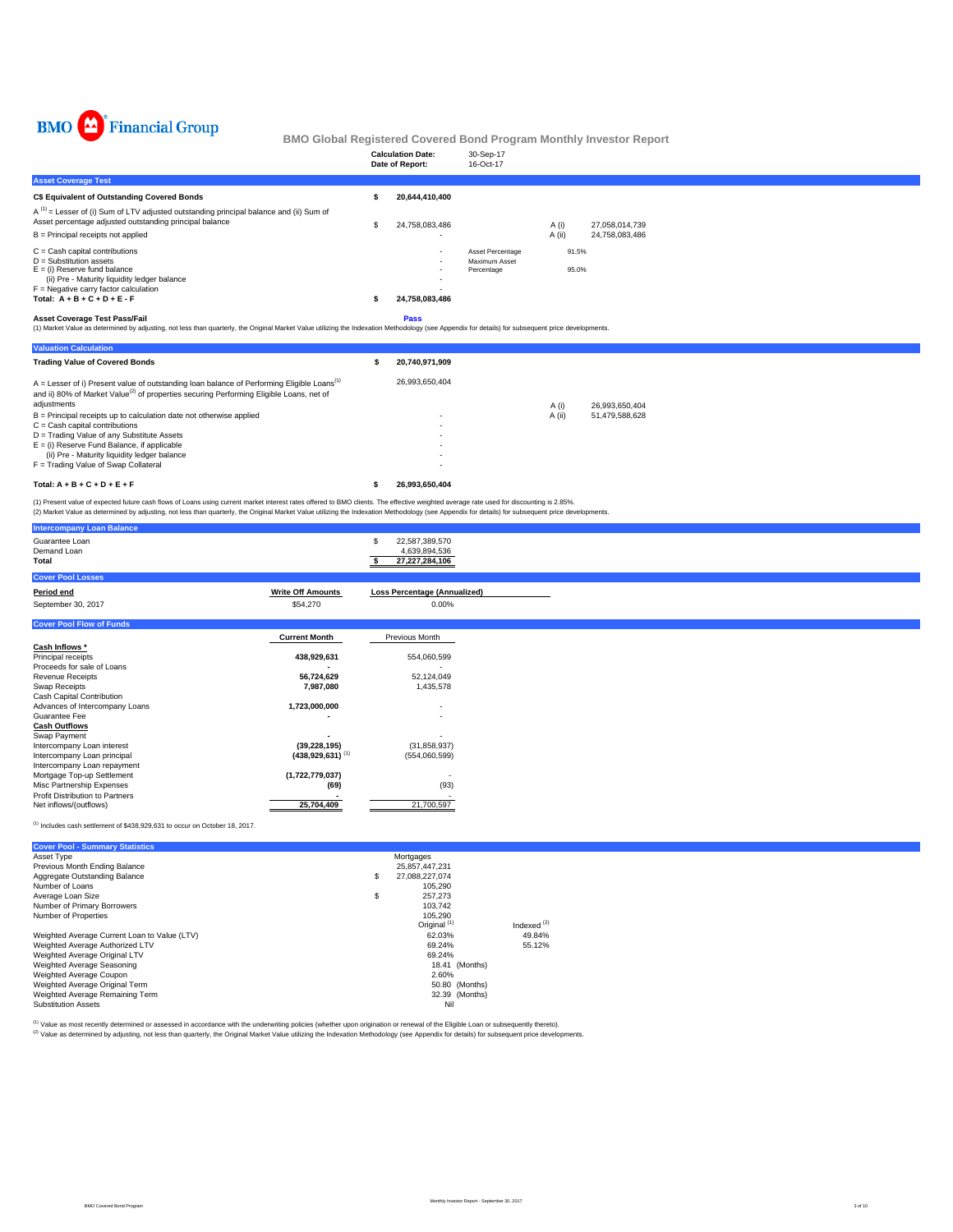

|                                              | <b>Calculation Date:</b><br>Date of Report: | -<br>30-Sep-17<br>16-Oct-17 |                          |            |
|----------------------------------------------|---------------------------------------------|-----------------------------|--------------------------|------------|
| <b>Cover Pool - Delinquency Distribution</b> |                                             |                             |                          |            |
| <b>Aging Summary</b>                         | <b>Number of Loans</b>                      | Percentage                  | <b>Principal Balance</b> | Percentage |
| Current and less than 30 days past due       | 104.991                                     | 99.72                       | 27.026.442.906           | 99.77      |
| 30 - 59 days past due                        | 27                                          | 0.03                        | 5.101.500                | 0.02       |
| 60 - 89 days past due                        | 112                                         | 0.11                        | 26.470.333               | 0.10       |
| 90 or more days past due                     | 160                                         | 0.15                        | 30.212.335               | 0.11       |
| <b>Grand Total</b>                           | 105.290                                     | 100.00                      | 27.088.227.074           | 100.00     |
|                                              |                                             |                             |                          |            |

| <b>Cover Pool - Provincial Distribution</b> |                        |            |   |                          |            |
|---------------------------------------------|------------------------|------------|---|--------------------------|------------|
| Province                                    | <b>Number of Loans</b> | Percentage |   | <b>Principal Balance</b> | Percentage |
| Alberta                                     | 12.826                 | 12.18      |   | 3.150.773.999            | 11.63      |
| <b>British Columbia</b>                     | 15,710                 | 14.92      | ъ | 5.354.495.441            | 19.77      |
| Manitoba                                    | 1.407                  | 1.34       | ъ | 243.172.915              | 0.90       |
| <b>New Brunswick</b>                        | 1,639                  | 1.56       |   | 206.455.215              | 0.76       |
| Newfoundland                                | 2,828                  | 2.69       |   | 463.113.727              | 1.71       |
| Northwest Territories & Nunavut             | 86                     | 0.08       |   | 17.677.290               | 0.07       |
| Nova Scotia                                 | 3,207                  | 3.05       |   | 554.850.190              | 2.05       |
| Ontario                                     | 47,155                 | 44.79      |   | 13,174,438,690           | 48.64      |
| Prince Edward Island                        | 542                    | 0.51       | ъ | 74.791.487               | 0.28       |
| Quebec                                      | 17.676                 | 16.79      |   | 3.409.715.656            | 12.59      |
| Saskatchewan                                | 2.112                  | 2.01       |   | 417.466.744              | 1.54       |
| <b>Yukon Territories</b>                    | 102                    | 0.10       |   | 21.275.719               | 0.08       |
| <b>Grand Total</b>                          | 105.290                | 100.00     |   | 27.088.227.074           | 100.00     |

| <b>Cover Pool - Credit Score Distribution</b> |                        |            |                          |                |            |
|-----------------------------------------------|------------------------|------------|--------------------------|----------------|------------|
| Credit Score <sup>(1)</sup>                   | <b>Number of Loans</b> | Percentage | <b>Principal Balance</b> |                | Percentage |
| Score Unavailable                             | 1,059                  | 1.01       |                          | 223.198.840    | 0.82       |
| Less than 600                                 | 1.823                  | 1.73       |                          | 383.986.836    | 1.42       |
| $600 - 650$                                   | 3.882                  | 3.69       |                          | 947.217.795    | 3.50       |
| 651 - 700                                     | 8.556                  | 8.13       |                          | 2.218.421.094  | 8.19       |
| 701 - 750                                     | 15.887                 | 15.09      |                          | 4.382.899.433  | 16.18      |
| 751 - 800                                     | 20,210                 | 19.19      |                          | 5.781.262.565  | 21.34      |
| 801 and Above                                 | 53,873                 | 51.17      |                          | 13.151.240.511 | 48.55      |
| <b>Grand Total</b>                            | 105.290                | 100.00     |                          | 27.088.227.074 | 100.00     |

| <b>Cover Pool - Rate Type Distribution</b>           |                        |            |                          |            |
|------------------------------------------------------|------------------------|------------|--------------------------|------------|
| <b>Rate Type</b>                                     | <b>Number of Loans</b> | Percentage | <b>Principal Balance</b> | Percentage |
| Fixed                                                | 82,533                 | 78.39      | 20,590,613,918           | 76.01      |
| Variable                                             | 22.757                 | 21.61      | 6.497.613.156            | 23.99      |
| <b>Grand Total</b>                                   | 105.290                | 100.00     | 27,088,227,074           | 100.00     |
|                                                      |                        |            |                          |            |
| <b>Cover Pool - Mortgage Asset Type Distribution</b> |                        |            |                          |            |
| <b>Mortgage Asset Type</b>                           | <b>Number of Loans</b> | Percentage | <b>Principal Balance</b> | Percentage |
| <b>Conventional Amortizing Mortgages</b>             | 105.290                | 100.00     | 27.088.227.074           | 100.00     |
| <b>Grand Total</b>                                   | 105.290                | 100.00     | 27,088,227,074           | 100.00     |
|                                                      |                        |            |                          |            |
| <b>Cover Pool - Occupancy Type Distribution</b>      |                        |            |                          |            |

| <b>Occupancy Type</b> | <b>Number of Loans</b> | Percentage | <b>Principal Balance</b> | Percentage |
|-----------------------|------------------------|------------|--------------------------|------------|
| Owner Occupied        | 80,023                 | 76.00      | 21.715.330.976           | 80.1       |
| Non-Owner Occupied    | 25.267                 | 24.00      | 5.372.896.098            | 19.83      |
| <b>Grand Total</b>    | 105.290                | 100.00     | 27.088.227.074           | 100.00     |

| Mortgage Rate (%)  | <b>Number of Loans</b> | Percentage | <b>Principal Balance</b> |                | Percentage |
|--------------------|------------------------|------------|--------------------------|----------------|------------|
| Less than 1.00     | 16                     | 0.02       |                          | 3.754.152      | 0.01       |
| $1.00 - 3.99$      | 103,321                | 98.13      | S                        | 26,725,334,943 | 98.66      |
| $4.00 - 4.49$      | 1,532                  | 1.46       |                          | 291.125.248    | 1.07       |
| $4.50 - 4.99$      | 85                     | 0.08       |                          | 13,961,739     | 0.05       |
| $5.00 - 5.49$      | 17                     | 0.02       |                          | 3,010,845      | 0.01       |
| $5.50 - 5.99$      |                        | 0.00       |                          | 433.192        | 0.00       |
| $6.00 - 6.49$      | 6                      | 0.01       |                          | 848,872        | 0.00       |
| $6.50 - 6.99$      | 310                    | 0.29       |                          | 49.758.083     | 0.18       |
| $7.00 - 7.49$      |                        |            |                          |                |            |
| $7.50 - 7.99$      | ۰                      | $\sim$     |                          |                |            |
| 8.00 and Above     |                        |            |                          |                |            |
| <b>Grand Total</b> | 105,290                | 100.00     |                          | 27,088,227,074 | 100.00     |

**Pool - Mortgage Rate Distribution**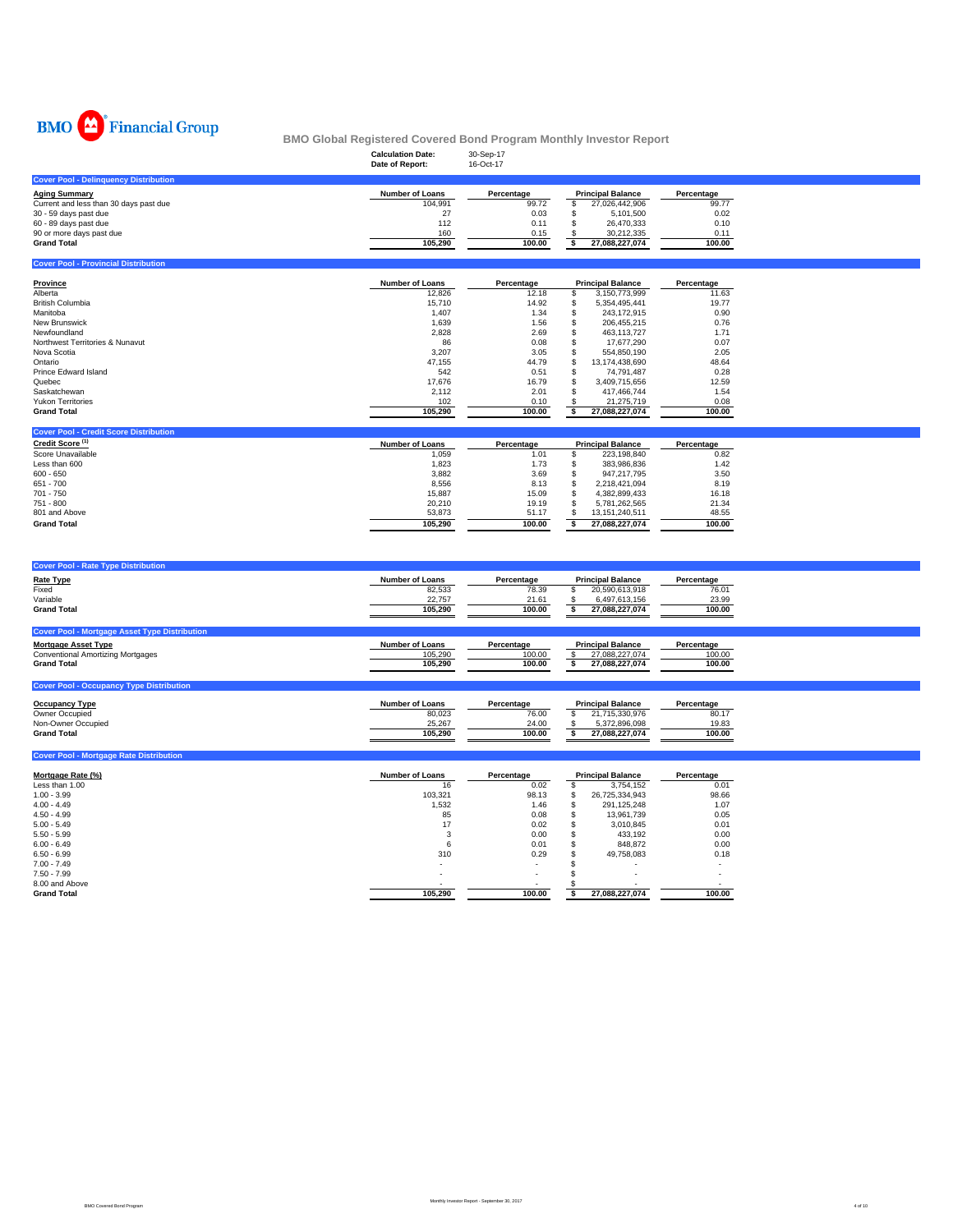

|                                           | -<br><b>Calculation Date:</b><br>Date of Report: | 30-Sep-17<br>16-Oct-17 |    |                          |            |
|-------------------------------------------|--------------------------------------------------|------------------------|----|--------------------------|------------|
| Cover Pool - Indexed LTV Distribution (1) |                                                  |                        |    |                          |            |
| Indexed LTV (%)                           | Number of Loans                                  | Percentage             |    | <b>Principal Balance</b> | Percentage |
| 20.00 and Below                           | 11,483                                           | 10.91                  |    | 1,065,582,686            | 3.93       |
| $20.01 - 25.00$                           | 4,692                                            | 4.46                   |    | 768,026,004              | 2.84       |
| 25.01 - 30.00                             | 5,404                                            | 5.13                   |    | 1,119,285,017            | 4.13       |
| $30.01 - 35.00$                           | 6,998                                            | 6.65                   |    | 1,786,381,864            | 6.59       |
| $35.01 - 40.00$                           | 9,390                                            | 8.92                   |    | 2,782,109,316            | 10.27      |
| $40.01 - 45.00$                           | 10,157                                           | 9.65                   |    | 2,918,057,396            | 10.77      |
| 45.01 - 50.00                             | 11,251                                           | 10.69                  | \$ | 3,105,034,682            | 11.46      |
| $50.01 - 55.00$                           | 9.763                                            | 9.27                   | ж  | 2,796,594,209            | 10.32      |
| $55.01 - 60.00$                           | 9,123                                            | 8.66                   |    | 2,654,525,739            | 9.80       |
| $60.01 - 65.00$                           | 8,736                                            | 8.30                   |    | 2,534,383,517            | 9.36       |
| 65.01 - 70.00                             | 8,449                                            | 8.02                   |    | 2,519,702,193            | 9.30       |
| 70.01 - 75.00                             | 7,078                                            | 6.72                   |    | 2,083,255,488            | 7.69       |
| 75.01 - 80.00                             | 2,766                                            | 2.63                   |    | 955,288,964              | 3.53       |
| 80.01 and Above                           |                                                  | $\sim$                 |    |                          |            |
| <b>Grand Total</b>                        | 105,290                                          | 100.00                 |    | 27,088,227,074           | 100.00     |

(1) Value as determined by adjusting, not less than quarterly, the Original Market Value utilizing the Indexation Methodology (see Appendix for details) for subsequent price developments.

| <b>Cover Pool - Remaining Term Distribution</b> |                        |            |   |                          |            |
|-------------------------------------------------|------------------------|------------|---|--------------------------|------------|
| <b>Months to Maturity</b>                       | <b>Number of Loans</b> | Percentage |   | <b>Principal Balance</b> | Percentage |
| Less than 12                                    | 17.264                 | 16.40      | S | 4.454.889.161            | 16.45      |
| $12 - 17$                                       | 9,047                  | 8.59       | S | 2.377.050.258            | 8.78       |
| $18 - 24$                                       | 12.184                 | 11.57      |   | 3.154.760.816            | 11.65      |
| $25 - 30$                                       | 8,317                  | 7.90       | S | 1.932.441.924            | 7.13       |
| $31 - 36$                                       | 12.460                 | 11.83      |   | 3.207.484.702            | 11.84      |
| $37 - 42$                                       | 10.412                 | 9.89       | S | 2.678.326.128            | 9.89       |
| $43 - 48$                                       | 11.735                 | 11.15      | S | 2.979.928.177            | 11.00      |
| $49 - 54$                                       | 13.557                 | 12.88      |   | 3.598.890.705            | 13.29      |
| $55 - 60$                                       | 10.111                 | 9.60       |   | 2.659.253.833            | 9.82       |
| $61 - 63$                                       | 9                      | 0.01       |   | 2.275.475                | 0.01       |
| 72 and Above                                    | 194                    | 0.18       |   | 42.925.896               | 0.16       |
| <b>Grand Total</b>                              | 105.290                | 100.00     |   | 27.088.227.074           | 100.00     |

| <b>Number of Loans</b> | Percentage |  |                | Percentage               |  |
|------------------------|------------|--|----------------|--------------------------|--|
| 18,422                 | 17.50      |  | 1,175,451,840  | 4.34                     |  |
| 32.713                 | 31.07      |  | 4.928.284.138  | 18.19                    |  |
| 24.646                 | 23.41      |  | 6.057.216.013  | 22.36                    |  |
| 12,893                 | 12.25      |  | 4.445.499.265  | 16.41                    |  |
| 6,909                  | 6.56       |  | 3.078.161.448  | 11.36                    |  |
| 3,676                  | 3.49       |  | 2.002.841.515  | 7.39                     |  |
| 1,995                  | 1.89       |  | 1,292,068,476  | 4.77                     |  |
| 1.188                  | 1.13       |  | 888.477.860    | 3.28                     |  |
| 761                    | 0.72       |  | 646.105.496    | 2.39                     |  |
| 598                    | 0.57       |  | 567.726.772    | 2.10                     |  |
| 1.159                  | 1.10       |  | 1.394.875.317  | 5.15                     |  |
| 247                    | 0.23       |  | 419.932.249    | 1.55                     |  |
| 83                     | 0.08       |  | 191.586.684    | 0.71                     |  |
|                        |            |  |                |                          |  |
| 105,290                | 100.00     |  | 27.088.227.074 | 100.00                   |  |
|                        |            |  |                | <b>Principal Balance</b> |  |

| <b>Number of Loans</b> | Percentage |                | Percentage               |
|------------------------|------------|----------------|--------------------------|
| 22.291                 | 21.17      | 4.393.092.148  | 16.22                    |
| 5.430                  | 5.16       | 1.314.047.630  | 4.85                     |
| 69.828                 | 66.32      | 19.468.815.483 | 71.87                    |
| 7.741                  | 7.35       | 1.912.271.813  | 7.06                     |
| 105.290                | 100.00     | 27.088.227.074 | 100.00                   |
|                        |            |                | <b>Principal Balance</b> |

*Note: Percentages and totals in the above tables may not add exactly due to rounding.*

### **Cover Pool - Indexed LTV and Delinquency Distribution by Province (1)**

|          | <b>Aging Summary</b> |  |                                                     |  |                           |  |                           |  |                             |  |               |
|----------|----------------------|--|-----------------------------------------------------|--|---------------------------|--|---------------------------|--|-----------------------------|--|---------------|
| Province | Indexed LTV (%)      |  | <b>Current and</b><br>less than 30<br>days past due |  | 30 to 59<br>days past due |  | 60 to 89<br>days past due |  | 90 or more<br>days past due |  | Total         |
| Alberta  | 20.00 and Below      |  | 71.816.558                                          |  |                           |  |                           |  | 127.231                     |  | 71.943.788    |
|          | $20.01 - 25$         |  | 53.225.976                                          |  |                           |  |                           |  |                             |  | 53,225,976    |
|          | $25.01 - 30$         |  | 70.764.924                                          |  |                           |  |                           |  |                             |  | 70.764.924    |
|          | $30.01 - 35$         |  | 100.005.974                                         |  | 58,953                    |  |                           |  |                             |  | 100.064.927   |
|          | $35.01 - 40$         |  | 131.406.422                                         |  |                           |  | 307.623                   |  | 449,128                     |  | 132.163.173   |
|          | $40.01 - 45$         |  | 176,607,438                                         |  |                           |  | 1.015.269                 |  |                             |  | 177.622.707   |
|          | $45.01 - 50$         |  | 220.259.219                                         |  | 229.347                   |  | 296,406                   |  | 393.086                     |  | 221.178.059   |
|          | $50.01 - 55$         |  | 270.134.918                                         |  |                           |  | 990.468                   |  | 166,088                     |  | 271,291,473   |
|          | $55.01 - 60$         |  | 377.221.732                                         |  |                           |  | 318,549                   |  | 527,027                     |  | 378,067,308   |
|          | $60.01 - 65$         |  | 430.119.636                                         |  | 307.318                   |  | 227.127                   |  | 914,557                     |  | 431,568,639   |
|          | $65.01 - 70$         |  | 350.476.672                                         |  |                           |  | 757.346                   |  | 347,019                     |  | 351,581,037   |
|          | $70.01 - 75$         |  | 405.031.336                                         |  |                           |  |                           |  |                             |  | 405,031,336   |
|          | $75.01 - 80$         |  | 485, 181, 624                                       |  | 481,151                   |  |                           |  | 607,878                     |  | 486,270,652   |
|          | 80.01 and Above      |  |                                                     |  |                           |  |                           |  |                             |  |               |
|          |                      |  | 3,142,252,428                                       |  | 1.076.768                 |  | 3,912,787                 |  | 3.532.014                   |  | 3.150.773.999 |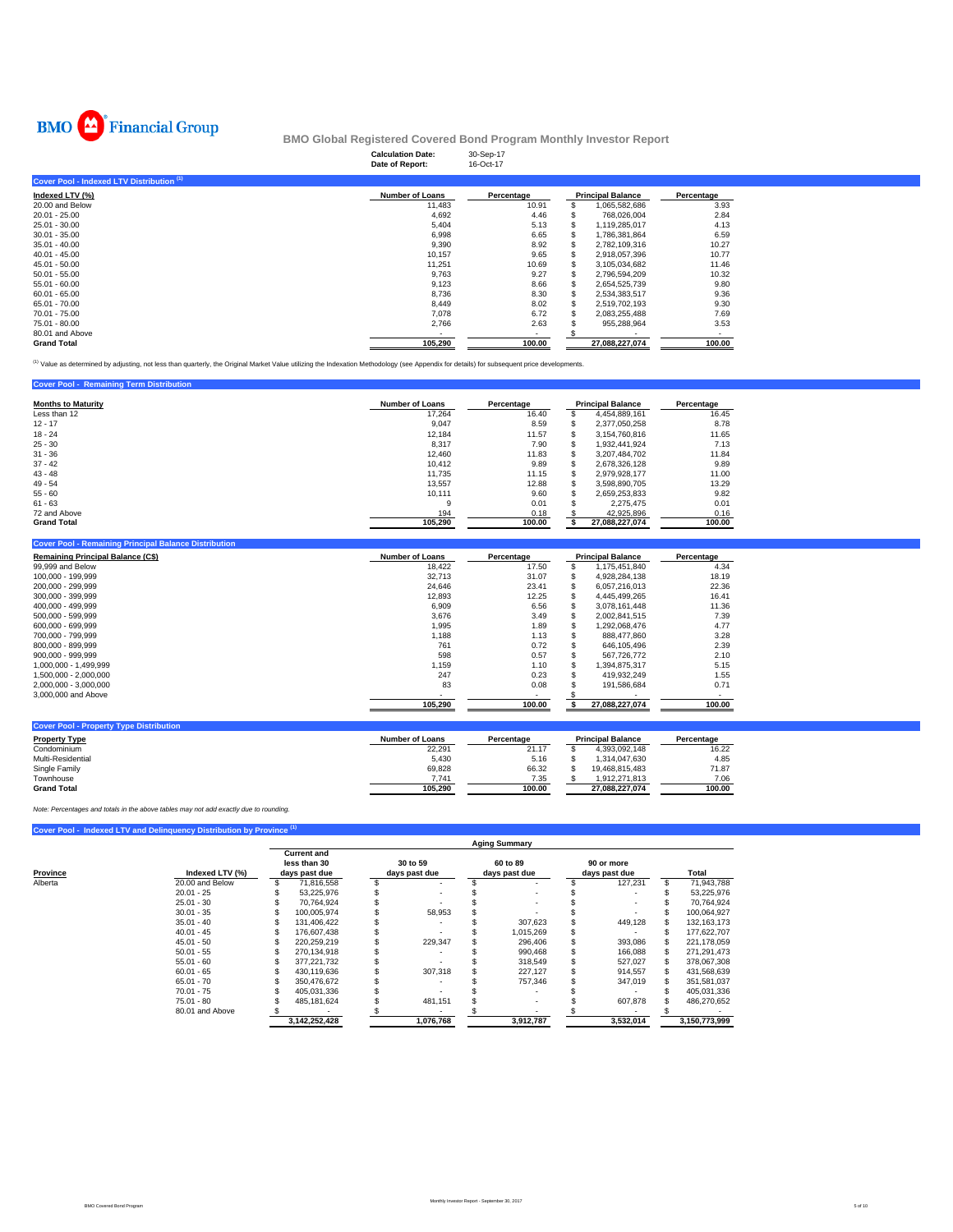

## **Calculation Date:** 30-Sep-17 **Date of Report:** 16-Oct-17 **BMO Global Registered Covered Bond Program Monthly Investor Report**

| Report: |  |  |
|---------|--|--|
|         |  |  |

|                             |                              | <b>Aging Summary</b>                   |                     |                                |                                  |          |                            |
|-----------------------------|------------------------------|----------------------------------------|---------------------|--------------------------------|----------------------------------|----------|----------------------------|
|                             |                              | <b>Current and</b><br>less than 30     | 30 to 59            | 60 to 89                       | 90 or more                       |          |                            |
| <b>Province</b>             | Indexed LTV (%)              | days past due                          | days past due       | days past due                  | days past due                    |          | Total                      |
| British Columbia            | 20.00 and Below              | \$<br>319,920,509                      | \$<br>246,545       | \$<br>759,681                  | \$<br>26,831                     | \$       | 320,953,565                |
|                             | $20.01 - 25$                 | S<br>232,352,897                       | \$                  | \$<br>140,175                  | \$                               | S        | 232,493,072                |
|                             | $25.01 - 30$                 | \$<br>355,161,160                      | \$                  | \$<br>151,763                  | $\mathsf{\$}$<br>342,514         | \$       | 355,655,437                |
|                             | $30.01 - 35$                 | \$<br>570,098,057                      | \$                  | S<br>375,676                   | \$                               | \$       | 570,473,732                |
|                             | $35.01 - 40$                 | \$<br>931,309,294                      | \$                  | \$<br>3,334,635                | \$<br>1,393,968                  | \$       | 936,037,897                |
|                             | $40.01 - 45$                 | \$<br>703,565,728                      | \$<br>263,991       | \$<br>522,432                  | \$<br>240,305                    | \$       | 704,592,456                |
|                             | $45.01 - 50$<br>$50.01 - 55$ | \$<br>561,881,796<br>\$<br>418,198,729 | \$<br>\$            | \$<br>\$                       | \$<br>\$                         | S<br>\$  | 561,881,796<br>418,198,729 |
|                             | $55.01 - 60$                 | \$<br>459,740,526                      | \$                  | \$<br>777,520                  | \$<br>249,077                    | \$       | 460,767,123                |
|                             | $60.01 - 65$                 | \$<br>255,310,654                      | \$                  | \$                             | \$                               | \$       | 255,310,654                |
|                             | $65.01 - 70$                 | \$<br>242,190,068                      | \$                  | \$                             | \$                               | \$       | 242,190,068                |
|                             | $70.01 - 75$                 | 249,570,085<br>\$                      | \$                  | \$                             | \$<br>441,214                    | \$       | 250,011,299                |
|                             | $75.01 - 80$                 | \$<br>45,929,612                       | \$                  | \$                             | \$                               | \$       | 45,929,612                 |
|                             | 80.01 and Above              | \$                                     | S                   | \$                             | \$                               | S        |                            |
|                             |                              | 5,345,229,115                          | 510.536             | 6.061.882                      | 2,693,909                        |          | 5,354,495,441              |
|                             |                              |                                        |                     | <b>Aging Summary</b>           |                                  |          |                            |
|                             |                              | <b>Current and</b>                     |                     |                                |                                  |          |                            |
|                             | Indexed LTV (%)              | less than 30                           | 30 to 59            | 60 to 89                       | 90 or more                       |          | Total                      |
| <b>Province</b><br>Manitoba | 20.00 and Below              | days past due<br>6,240,230<br>\$       | days past due<br>\$ | days past due<br>\$            | days past due<br>\$              | \$       | 6,240,230                  |
|                             | $20.01 - 25$                 | \$<br>3,641,597                        | \$                  | \$                             | \$                               | \$       | 3,641,597                  |
|                             | $25.01 - 30$                 | \$<br>6,392,165                        | \$                  | \$                             | \$                               | \$       | 6,392,165                  |
|                             | $30.01 - 35$                 | \$<br>5,937,883                        | \$                  | \$                             | \$                               | \$       | 5,937,883                  |
|                             | $35.01 - 40$                 | \$<br>8,641,633                        | \$                  | \$                             | \$                               | \$       | 8,641,633                  |
|                             | $40.01 - 45$                 | \$<br>10,964,355                       | \$                  | \$                             | \$<br>95,570                     | \$       | 11,059,925                 |
|                             | $45.01 - 50$                 | \$<br>18,673,943                       | \$                  | \$                             | \$                               | \$       | 18,673,943                 |
|                             | $50.01 - 55$                 | \$<br>22,108,792                       | \$                  | \$                             | \$                               | \$       | 22,108,792                 |
|                             | $55.01 - 60$                 | \$<br>35,008,747                       | \$                  | \$<br>195,725                  | \$                               | \$       | 35,204,473                 |
|                             | $60.01 - 65$                 | \$<br>26,377,285                       | \$<br>66,694        | \$                             | \$                               | \$       | 26,443,979                 |
|                             | $65.01 - 70$                 | \$<br>32,682,821                       | \$                  | \$                             | \$                               | \$       | 32,682,821                 |
|                             | $70.01 - 75$                 | \$<br>41,535,156                       | 238,948<br>\$       | \$<br>479,750                  | \$                               | \$       | 42,253,854                 |
|                             | 75.01 - 80                   | \$<br>23,891,621                       | \$                  | \$                             | \$                               | \$       | 23,891,621                 |
|                             | 80.01 and Above              | S<br>242,096,229                       | \$<br>305,642       | 675,475                        | \$<br>95,570                     | S        | 243,172,915                |
|                             |                              |                                        |                     |                                |                                  |          |                            |
|                             |                              |                                        |                     |                                |                                  |          |                            |
|                             |                              |                                        |                     | <b>Aging Summary</b>           |                                  |          |                            |
|                             |                              | <b>Current and</b>                     |                     |                                |                                  |          |                            |
|                             |                              | less than 30                           | 30 to 59            | 60 to 89                       | 90 or more                       |          |                            |
| Province                    | Indexed LTV (%)              | days past due                          | days past due       | days past due                  | days past due                    |          | Total                      |
| <b>New Brunswick</b>        | 20.00 and Below              | \$<br>6,778,178                        | \$                  | \$                             | \$                               | \$       | 6,778,178                  |
|                             | $20.01 - 25$<br>$25.01 - 30$ | \$<br>4,041,748<br>\$<br>6,108,625     | \$<br>\$            | \$<br>\$                       | \$<br>51,143<br>\$<br>35,598     | \$<br>\$ | 4,092,890<br>6,144,223     |
|                             | $30.01 - 35$                 | \$<br>6,412,000                        | \$                  | \$                             | \$                               | \$       | 6,412,000                  |
|                             | $35.01 - 40$                 | \$<br>10,618,957                       | \$                  | \$                             | \$                               | \$       | 10,618,957                 |
|                             | $40.01 - 45$                 | \$<br>24,625,662                       | \$                  | \$                             | \$                               | \$       | 24,625,662                 |
|                             | $45.01 - 50$                 | \$<br>32,862,633                       | \$                  | \$                             | \$<br>424,010                    | \$       | 33,286,643                 |
|                             | $50.01 - 55$                 | \$<br>31,014,890                       | \$                  | \$                             | \$<br>345,723                    | \$       | 31,360,613                 |
|                             | $55.01 - 60$                 | \$<br>22,348,797                       | \$                  | \$                             | \$                               | \$       | 22,348,797                 |
|                             | $60.01 - 65$                 | \$<br>21,591,585                       | \$                  | \$                             | \$                               | \$       | 21,591,585                 |
|                             | $65.01 - 70$                 | \$<br>20,493,620                       | \$                  | \$.                            | \$<br>104,564                    | \$       | 20,598,184                 |
|                             | $70.01 - 75$                 | \$<br>17,556,823                       | \$                  | \$                             | \$                               | \$       | 17,556,823                 |
|                             | $75.01 - 80$                 | 1,040,660<br>\$.<br>\$                 | \$<br>S             | \$<br>\$                       | \$<br>\$                         | \$       | 1,040,660                  |
|                             | 80.01 and Above              | 205,494,177                            |                     |                                | 961,038                          |          | 206,455,215                |
|                             |                              |                                        |                     |                                |                                  |          |                            |
|                             |                              | <b>Current and</b>                     |                     | <b>Aging Summary</b>           |                                  |          |                            |
|                             |                              | less than 30                           | 30 to 59            | 60 to 89                       | 90 or more                       |          |                            |
| <b>Province</b>             | Indexed LTV (%)              | days past due                          | days past due       | days past due                  | days past due                    |          | Total                      |
| Newfoundland                | 20.00 and Below              | \$<br>9,135,795                        | \$                  | \$                             | \$<br>1                          | \$       | 9,135,796                  |
|                             | $20.01 - 25$                 | \$<br>6,405,768                        | \$                  | \$                             | \$                               | \$       | 6,405,768                  |
|                             | $25.01 - 30$                 | \$<br>9,499,763                        | \$                  | \$<br>J.                       | \$<br>36,253                     | \$       | 9,536,017                  |
|                             | $30.01 - 35$                 | \$<br>14,063,498                       | \$                  | \$<br>35,913                   | \$                               | \$       | 14,099,411                 |
|                             | $35.01 - 40$                 | \$<br>21,156,890                       | \$                  | \$                             | \$<br>89,679                     | \$       | 21,246,569                 |
|                             | $40.01 - 45$                 | \$<br>37,956,429                       | \$<br>\$            | \$                             | \$<br>102,148                    | \$       | 38,058,577                 |
|                             | $45.01 - 50$<br>$50.01 - 55$ | \$<br>87,484,563<br>\$<br>81,590,497   | 91,704<br>\$        | \$<br>703,732<br>\$<br>357,384 | \$<br>1,007,298<br>\$<br>266,380 | \$<br>\$ | 89,195,593<br>82,305,965   |
|                             | $55.01 - 60$                 | \$<br>60,752,903                       | \$                  | \$<br>162,657                  | \$<br>173,162                    | \$       | 61,088,722                 |
|                             | $60.01 - 65$                 | \$<br>55,677,418                       | \$                  | \$                             | \$                               | \$       | 55,677,418                 |
|                             | $65.01 - 70$                 | \$<br>44,978,420                       | \$                  | \$                             | \$                               | \$       | 44,978,420                 |
|                             | $70.01 - 75$                 | \$<br>28,055,291                       | \$                  | \$                             | \$                               | \$       | 28,055,291                 |
|                             | $75.01 - 80$                 | \$<br>3,330,181                        | \$                  | \$                             | \$                               | \$       | 3,330,181                  |
|                             | 80.01 and Above              | \$<br>460,087,415                      | \$<br>91,704        | \$<br>1,259,686                | \$<br>1,674,921                  | \$       | 463,113,727                |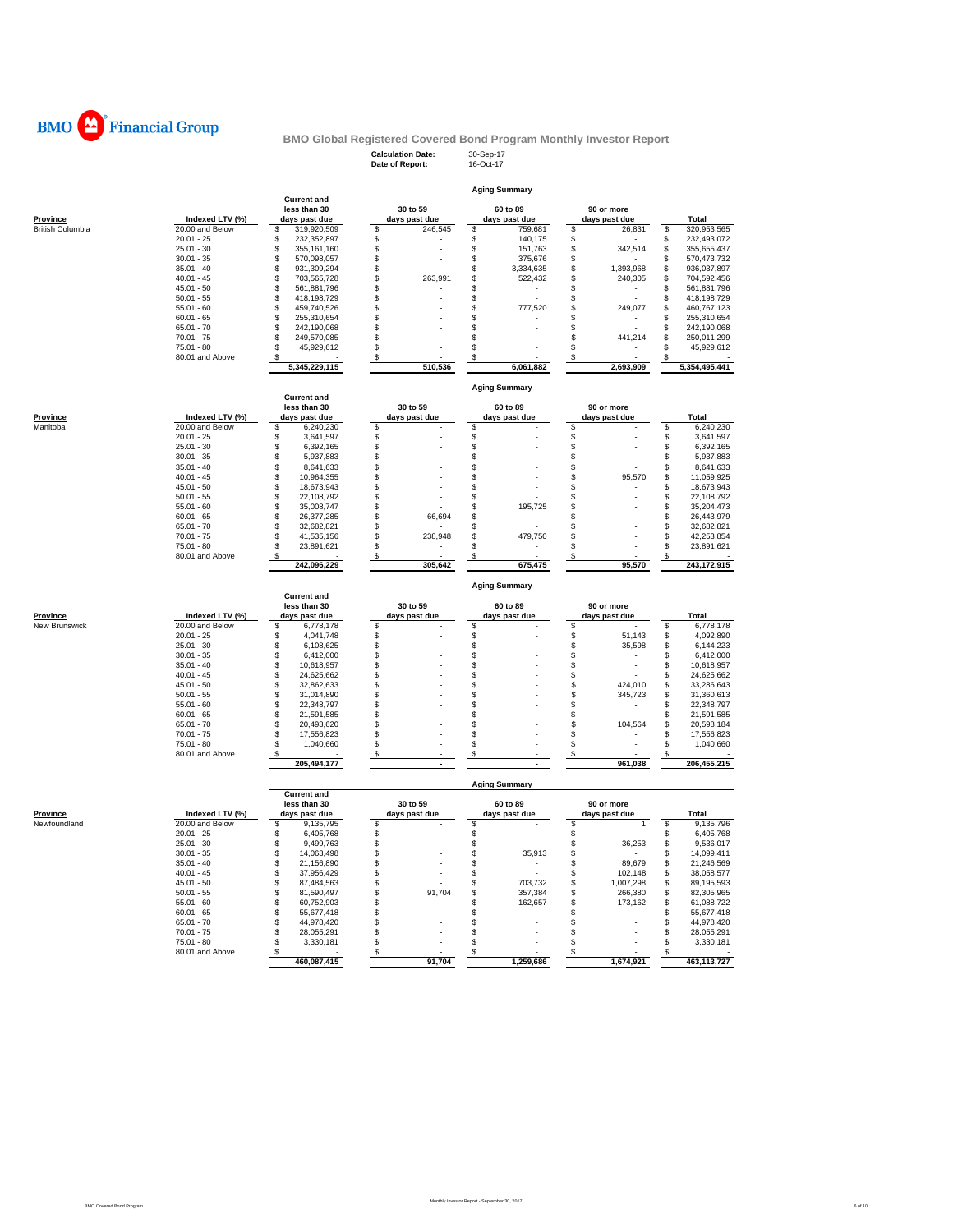

|                       |                                 |                                        | <b>Calculation Date:</b><br>Date of Report: | 30-Sep-17<br>16-Oct-17         |                             |                                        |
|-----------------------|---------------------------------|----------------------------------------|---------------------------------------------|--------------------------------|-----------------------------|----------------------------------------|
|                       |                                 |                                        |                                             | <b>Aging Summary</b>           |                             |                                        |
|                       |                                 | <b>Current and</b>                     |                                             |                                |                             |                                        |
| <b>Province</b>       | Indexed LTV (%)                 | less than 30<br>days past due          | 30 to 59<br>days past due                   | 60 to 89<br>days past due      | 90 or more<br>days past due | Total                                  |
| Northwest Territories | 20.00 and Below                 | 1,249,460<br>\$                        | S.                                          | \$                             | \$                          | \$<br>1,249,460                        |
|                       | $20.01 - 25$                    | \$<br>846,121                          | \$                                          | \$                             | \$                          | \$<br>846,121                          |
|                       | $25.01 - 30$                    | \$<br>1,174,461                        | $\,$                                        | \$                             | $\ddot{\$}$                 | \$<br>1,174,461                        |
|                       | $30.01 - 35$                    | \$<br>1,334,190                        | \$                                          | \$                             | \$                          | \$<br>1,334,190                        |
|                       | $35.01 - 40$                    | \$<br>2,016,922                        | \$                                          | \$                             | \$                          | \$<br>2,016,922                        |
|                       | $40.01 - 45$                    | \$<br>2,876,482                        | S                                           | \$                             | \$                          | \$<br>2,876,482                        |
|                       | $45.01 - 50$<br>$50.01 - 55$    | \$<br>2,672,869<br>\$<br>1,624,667     | \$<br>S                                     | \$<br>\$                       | \$<br>\$                    | \$<br>2,672,869<br>\$<br>1,624,667     |
|                       | $55.01 - 60$                    | \$<br>1,172,555                        | \$                                          | \$                             | \$                          | \$<br>1,172,555                        |
|                       | $60.01 - 65$                    | \$<br>864,063                          | \$                                          | \$                             | \$                          | \$<br>864,063                          |
|                       | $65.01 - 70$                    | \$                                     | S                                           | \$                             | \$                          | \$                                     |
|                       | $70.01 - 75$                    | \$<br>1,845,499                        | S.                                          | \$                             | \$                          | \$<br>1,845,499                        |
|                       | $75.01 - 80$                    | \$                                     | \$                                          | \$                             | \$                          | \$                                     |
|                       | 80.01 and Above                 | \$                                     | \$                                          | \$                             | \$                          | \$                                     |
|                       |                                 | \$<br>17,677,290                       | \$                                          | \$                             | \$                          | \$<br>17,677,290                       |
|                       |                                 |                                        |                                             | <b>Aging Summary</b>           |                             |                                        |
|                       |                                 | <b>Current and</b><br>less than 30     | 30 to 59                                    | 60 to 89                       | 90 or more                  |                                        |
| Province              | Indexed LTV (%)                 | days past due                          | days past due                               | days past due                  | days past due               | <b>Total</b>                           |
| Nova Scotia           | 20.00 and Below                 | \$<br>10,394,457                       | \$                                          | \$                             | \$                          | \$<br>10,394,457                       |
|                       | $20.01 - 25$                    | \$<br>9,425,568                        | \$                                          | \$                             | \$<br>24,003                | \$<br>9,449,571                        |
|                       | $25.01 - 30$                    | \$<br>9,601,293                        | \$                                          | \$                             | \$                          | \$<br>9,601,293                        |
|                       | $30.01 - 35$                    | \$<br>14,464,824                       | \$                                          | \$                             | \$                          | \$<br>14,464,824                       |
|                       | $35.01 - 40$                    | 17,050,402<br>\$                       | \$                                          | \$                             | 43,175<br>\$                | 17,093,576                             |
|                       | $40.01 - 45$                    | \$<br>25,931,877                       | \$                                          | \$                             | \$<br>229,341               | \$<br>26, 161, 218                     |
|                       | $45.01 - 50$                    | \$<br>50,426,353                       | \$<br>99,172                                | \$<br>191,210                  | \$                          | $\ddot{\$}$<br>50,716,735              |
|                       | $50.01 - 55$                    | \$<br>41,473,874                       | \$                                          | \$                             | \$<br>35,785                | \$<br>41,509,659                       |
|                       | $55.01 - 60$                    | \$<br>59,782,696                       | \$                                          | \$<br>263,951                  | \$                          | \$<br>60,046,648                       |
|                       | $60.01 - 65$                    | \$<br>74,637,616                       | S                                           | \$                             | \$                          | \$<br>74,637,616                       |
|                       | $65.01 - 70$                    | \$<br>84,026,744                       | S<br>\$                                     | \$                             | \$                          | \$<br>84,026,744                       |
|                       | $70.01 - 75$                    | \$<br>111,106,509                      | \$                                          | \$                             | \$                          | \$<br>111,106,509<br>\$                |
|                       | $75.01 - 80$<br>80.01 and Above | \$<br>45,525,408<br>\$                 | 115,933<br>\$                               | \$<br>\$                       | \$<br>\$                    | 45,641,341                             |
|                       |                                 | 553,847,620                            | 215,104                                     | 455,162                        | 332,304                     | 554,850,190                            |
|                       |                                 |                                        |                                             | <b>Aging Summary</b>           |                             |                                        |
|                       |                                 | <b>Current and</b><br>less than 30     | 30 to 59                                    | 60 to 89                       | 90 or more                  |                                        |
| <b>Province</b>       | Indexed LTV (%)                 | days past due                          | days past due                               | days past due                  | days past due               | Total                                  |
| Nunavut               | $\overline{20.00}$ and Below    | S                                      | S                                           | \$                             | \$                          | \$                                     |
|                       | $20.01 - 25$                    | \$                                     | \$                                          | \$                             | \$                          | \$                                     |
|                       | $25.01 - 30$                    | \$                                     | \$                                          | \$                             | \$                          | \$                                     |
|                       | $30.01 - 35$                    | \$                                     | $\ddot{s}$                                  | \$                             | Ś.                          | $\ddot{\bm{s}}$                        |
|                       | $35.01 - 40$                    | \$                                     | \$                                          | \$                             | \$                          | \$                                     |
|                       | $40.01 - 45$                    | \$                                     | \$                                          | \$                             | \$                          | \$                                     |
|                       | $45.01 - 50$                    | \$                                     | S<br>S                                      | \$                             | \$                          | \$                                     |
|                       | $50.01 - 55$<br>$55.01 - 60$    | \$<br>\$                               | S                                           | \$<br>\$                       | \$<br>\$                    | \$<br>\$                               |
|                       | $60.01 - 65$                    | \$                                     | \$                                          | \$                             | \$                          | \$                                     |
|                       | $65.01 - 70$                    | \$                                     | S                                           | \$                             | \$                          | \$                                     |
|                       | $70.01 - 75$                    | \$                                     | S                                           | \$                             | \$                          | \$                                     |
|                       | $75.01 - 80$                    | \$                                     | \$.                                         | \$                             | \$                          | \$                                     |
|                       | 80.01 and Above                 |                                        |                                             |                                |                             |                                        |
|                       |                                 |                                        | ॱऽ                                          | \$                             | $\overline{\mathbf{s}}$     | s                                      |
|                       |                                 |                                        |                                             | <b>Aging Summary</b>           |                             |                                        |
|                       |                                 | <b>Current and</b><br>less than 30     | 30 to 59                                    | 60 to 89                       | 90 or more                  |                                        |
| Province              | Indexed LTV (%)                 | days past due                          | days past due                               | days past due                  | days past due               | Total                                  |
| Ontario               | 20.00 and Below<br>$20.01 - 25$ | 547,705,845<br>\$<br>392,491,487<br>\$ | 87,896<br>\$<br>\$<br>134,857               | \$<br>312,403<br>370,345       | \$<br>554,185<br>235,049    | \$<br>548,660,329<br>\$<br>393,231,738 |
|                       | $25.01 - 30$                    | \$<br>581,668,615                      | \$<br>207,057                               | \$<br>\$                       | \$<br>\$<br>350,960         | \$<br>582,226,632                      |
|                       | $30.01 - 35$                    | \$<br>963,933,660                      | \$                                          | 260,209<br>\$                  | \$                          | \$<br>964,193,868                      |
|                       | $35.01 - 40$                    | \$<br>1,498,990,211                    | 482,269<br>S                                | \$<br>646,297                  | \$<br>950,350               | \$<br>1,501,069,126                    |
|                       | $40.01 - 45$                    | \$<br>1,697,199,687                    | S                                           | \$<br>1,147,190                | \$<br>456,147               | \$<br>1,698,803,024                    |
|                       | $45.01 - 50$                    | \$<br>1,745,206,063                    | \$                                          | \$<br>519,888                  | \$<br>851,963               | \$.<br>1,746,577,913                   |
|                       | $50.01 - 55$                    | \$<br>1,524,122,379                    | 442,632<br>S                                | \$<br>883,054                  | \$<br>1,448,238             | \$<br>1,526,896,303                    |
|                       | $55.01 - 60$                    | \$<br>1,159,401,168                    | S                                           | \$<br>96,120                   | \$<br>259,394               | \$<br>1,159,756,682                    |
|                       | $60.01 - 65$                    | \$<br>1,142,177,191                    | S                                           | \$<br>395,937                  | \$<br>561,209               | \$<br>1,143,134,337                    |
|                       | $65.01 - 70$                    | 1,113,716,035<br>\$                    | S                                           | 311,540<br>\$                  | 1,272,893<br>\$             | 1,115,300,468<br>\$                    |
|                       | 70.01 - 75                      | \$<br>556,344,098                      | \$.                                         | \$<br>214,981                  | \$                          | \$<br>556,559,080                      |
|                       | $75.01 - 80$                    | \$<br>238,029,189                      | \$                                          | \$<br>$\overline{\phantom{a}}$ | \$                          | \$<br>238,029,189                      |
|                       | 80.01 and Above                 | \$                                     | \$                                          | S                              | S                           | S                                      |
|                       |                                 | 13,160,985,626                         | 1,354,710                                   | 5,157,966                      | 6,940,388                   | 13,174,438,690                         |
|                       |                                 |                                        |                                             |                                |                             |                                        |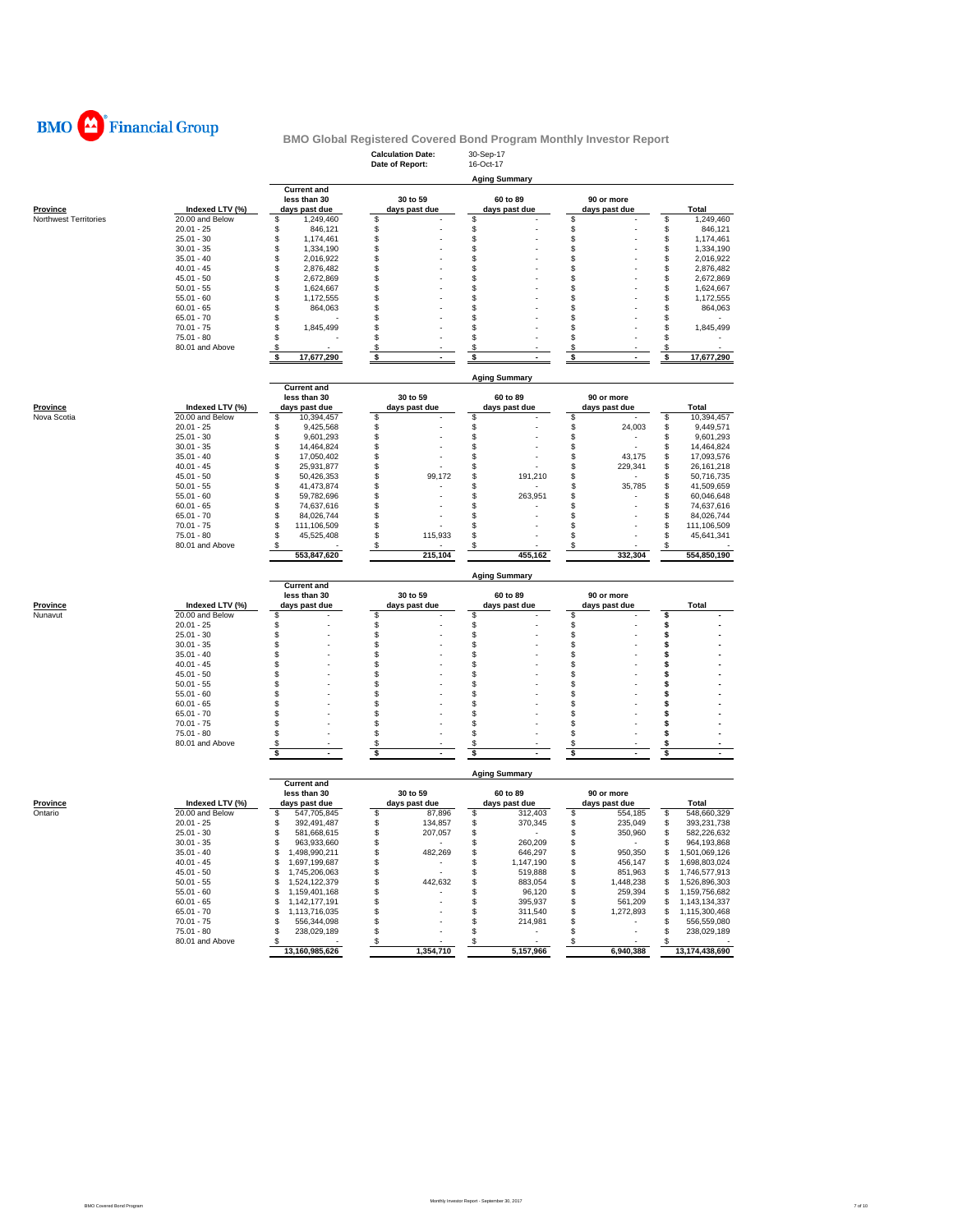

|                                                                                                                                                                                             |                                 |                                    | <b>Calculation Date:</b> | 30-Sep-17                 |                                |                                    |
|---------------------------------------------------------------------------------------------------------------------------------------------------------------------------------------------|---------------------------------|------------------------------------|--------------------------|---------------------------|--------------------------------|------------------------------------|
|                                                                                                                                                                                             |                                 |                                    | Date of Report:          | 16-Oct-17                 |                                |                                    |
|                                                                                                                                                                                             |                                 |                                    |                          | <b>Aging Summary</b>      |                                |                                    |
|                                                                                                                                                                                             |                                 | <b>Current and</b><br>less than 30 | 30 to 59                 | 60 to 89                  | 90 or more                     |                                    |
| <b>Province</b>                                                                                                                                                                             | Indexed LTV (%)                 | days past due                      | days past due            | days past due             | days past due                  | <b>Total</b>                       |
| Prince Edward Island                                                                                                                                                                        | 20.00 and Below                 | \$<br>2,095,986                    | \$                       | S                         | \$<br>12,319                   | \$<br>2,108,306                    |
|                                                                                                                                                                                             | $20.01 - 25$                    | \$<br>1,458,234                    | \$                       | \$                        | \$                             | \$<br>1,458,234                    |
|                                                                                                                                                                                             | $25.01 - 30$                    | \$<br>1,103,821                    | \$                       | \$                        | \$                             | \$<br>1,103,821                    |
|                                                                                                                                                                                             | $30.01 - 35$                    | \$<br>3,624,785                    | \$                       | \$                        | \$                             | \$<br>3,624,785                    |
|                                                                                                                                                                                             | $35.01 - 40$                    | \$<br>4,210,912                    | \$                       | \$                        | \$                             | \$<br>4,210,912                    |
|                                                                                                                                                                                             | $40.01 - 45$                    | \$<br>8,493,067                    | \$                       | \$                        | \$                             | \$<br>8,493,067                    |
|                                                                                                                                                                                             | $45.01 - 50$                    | \$<br>11,781,356                   | \$                       | \$                        | \$                             | \$<br>11,781,356                   |
|                                                                                                                                                                                             | $50.01 - 55$                    | \$<br>7,403,309                    | \$                       | \$                        | \$                             | \$<br>7,403,309                    |
|                                                                                                                                                                                             | $55.01 - 60$                    | \$<br>7,336,396                    | \$                       | \$                        | \$                             | \$<br>7,336,396                    |
|                                                                                                                                                                                             | $60.01 - 65$                    | \$<br>9,764,284                    | \$                       | \$                        | \$                             | \$<br>9,764,284                    |
|                                                                                                                                                                                             | $65.01 - 70$                    | \$<br>7,978,967                    | \$                       | \$                        | \$                             | \$<br>7,978,967                    |
|                                                                                                                                                                                             | $70.01 - 75$                    | \$<br>8,113,814                    | \$                       | \$                        | \$                             | \$<br>8,113,814                    |
|                                                                                                                                                                                             | $75.01 - 80$                    | \$<br>1,414,237                    | \$                       | \$                        | \$                             | \$<br>1,414,237                    |
|                                                                                                                                                                                             | 80.01 and Above                 | \$                                 | \$                       | \$                        | \$                             | \$                                 |
|                                                                                                                                                                                             |                                 | 74,779,168                         | $\blacksquare$           | ٠                         | 12,319                         | 74,791,487                         |
|                                                                                                                                                                                             |                                 |                                    |                          | <b>Aging Summary</b>      |                                |                                    |
|                                                                                                                                                                                             |                                 | <b>Current and</b>                 |                          |                           |                                |                                    |
|                                                                                                                                                                                             |                                 | less than 30                       | 30 to 59                 | 60 to 89                  | 90 or more                     |                                    |
| <b>Province</b>                                                                                                                                                                             | Indexed LTV (%)                 | days past due                      | days past due            | days past due             | days past due                  | Total                              |
| Quebec                                                                                                                                                                                      | 20.00 and Below                 | \$<br>75,142,031                   | \$                       | \$<br>386,082             | \$<br>137,291                  | \$<br>75,665,404                   |
|                                                                                                                                                                                             | $20.01 - 25$                    | \$<br>51,693,172                   | \$                       | \$                        | \$                             | \$<br>51,693,172                   |
|                                                                                                                                                                                             | $25.01 - 30$                    | \$<br>62,987,406                   | \$                       | \$<br>354,404             | \$<br>65,596                   | \$<br>63,407,405                   |
|                                                                                                                                                                                             | $30.01 - 35$                    | \$<br>89,128,446                   | \$                       | \$                        | \$<br>84,343                   | \$<br>89,212,789                   |
|                                                                                                                                                                                             | $35.01 - 40$                    | \$<br>118,938,600                  | \$                       | \$                        | \$<br>105,607                  | \$<br>119,044,207                  |
|                                                                                                                                                                                             | $40.01 - 45$                    | \$<br>157,592,071                  | \$                       | \$<br>255,067             | \$<br>98,210                   | \$<br>157,945,348                  |
|                                                                                                                                                                                             | $45.01 - 50$                    | \$<br>288,059,779                  | \$<br>106,110            | \$<br>1,043,460           | \$<br>858,819                  | \$<br>290,068,169                  |
|                                                                                                                                                                                             | $50.01 - 55$                    | \$<br>336,803,419                  | \$<br>127,552            | \$<br>1,237,388           | \$<br>1,823,702                | \$<br>339,992,061                  |
|                                                                                                                                                                                             | $55.01 - 60$                    | \$<br>410,735,952                  | \$<br>459.352            | \$<br>667,834             | \$<br>2,657,265                | \$<br>414,520,403                  |
|                                                                                                                                                                                             | $60.01 - 65$                    | \$<br>470,243,513                  | \$                       | \$<br>1,042,259           | \$<br>1,759,963                | \$<br>473,045,735                  |
|                                                                                                                                                                                             | $65.01 - 70$                    | \$<br>583,034,251                  | \$<br>331,549            | \$<br>1,656,618           | \$<br>1,642,812                | \$<br>586,665,230                  |
|                                                                                                                                                                                             | $70.01 - 75$                    | \$<br>636,964,813                  | \$<br>522,473            | \$<br>1,274,881           | \$<br>917,998                  | \$<br>639,680,166                  |
|                                                                                                                                                                                             | $75.01 - 80$                    | \$<br>107,659,084                  | \$                       | \$<br>511,764             | \$<br>604,721                  | \$<br>108,775,568                  |
|                                                                                                                                                                                             | 80.01 and Above                 | \$                                 | \$                       |                           | S                              | S                                  |
|                                                                                                                                                                                             |                                 | 3,388,982,537                      | 1,547,036                | 8,429,757                 | 10,756,326                     | 3,409,715,656                      |
|                                                                                                                                                                                             |                                 |                                    |                          | <b>Aging Summary</b>      |                                |                                    |
|                                                                                                                                                                                             |                                 |                                    |                          |                           |                                |                                    |
|                                                                                                                                                                                             |                                 | <b>Current and</b>                 |                          |                           |                                |                                    |
|                                                                                                                                                                                             |                                 | less than 30                       | 30 to 59                 | 60 to 89                  | 90 or more                     |                                    |
| Province                                                                                                                                                                                    | Indexed LTV (%)                 | days past due                      | days past due            | days past due             | days past due                  | Total                              |
| Saskatchewan                                                                                                                                                                                | 20.00 and Below                 | \$<br>11,725,193                   | \$                       | \$                        | \$                             | \$<br>11,725,193                   |
|                                                                                                                                                                                             | $20.01 - 25$                    | 9,888,338<br>\$                    | \$                       | \$                        | \$                             | \$<br>9,888,338                    |
|                                                                                                                                                                                             | $25.01 - 30$                    | 11,738,899<br>\$                   | \$                       | \$                        | \$                             | \$<br>11,738,899                   |
|                                                                                                                                                                                             | $30.01 - 35$                    | \$<br>14,801,696                   | \$                       | \$                        | \$<br>137,258                  | \$<br>14,938,954                   |
|                                                                                                                                                                                             | $35.01 - 40$                    | \$<br>27,464,872                   | \$                       | \$                        | \$<br>$\overline{\phantom{a}}$ | \$<br>27,464,872                   |
|                                                                                                                                                                                             | $40.01 - 45$                    | \$<br>65,240,609                   | \$                       | \$                        | \$                             | \$<br>65,240,609                   |
|                                                                                                                                                                                             | $45.01 - 50$                    | \$<br>74,683,613                   | \$                       | \$<br>390,712             | \$<br>434,879                  | \$<br>75,509,205                   |
|                                                                                                                                                                                             | $50.01 - 55$                    | \$<br>52,143,916                   | \$                       | \$<br>126,905             | \$                             | \$<br>52,270,822                   |
|                                                                                                                                                                                             | $55.01 - 60$                    | \$<br>51,156,763                   | \$                       | \$                        | \$<br>779,656                  | \$<br>51,936,419                   |
|                                                                                                                                                                                             | $60.01 - 65$                    | \$<br>39,721,520                   | \$                       | \$                        | \$<br>1,244,180                | \$<br>40,965,700                   |
|                                                                                                                                                                                             | $65.01 - 70$                    | \$<br>32,917,912                   | \$                       | \$                        | \$<br>617,572                  | \$<br>33,535,484                   |
|                                                                                                                                                                                             | $70.01 - 75$                    | \$<br>21,751,462                   | \$                       | \$                        | \$                             | \$<br>21,751,462                   |
|                                                                                                                                                                                             | $75.01 - 80$                    | \$<br>500,788                      | \$                       | \$                        | \$                             | \$<br>500,788                      |
|                                                                                                                                                                                             | 80.01 and Above                 | \$<br>413,735,580                  | \$                       | \$<br>517,618             | \$<br>3,213,546                | \$<br>417,466,744                  |
|                                                                                                                                                                                             |                                 |                                    |                          |                           |                                |                                    |
|                                                                                                                                                                                             |                                 |                                    |                          | <b>Aging Summary</b>      |                                |                                    |
|                                                                                                                                                                                             |                                 | <b>Current and</b><br>less than 30 | 30 to 59                 |                           |                                |                                    |
| Province                                                                                                                                                                                    | Indexed LTV (%)                 | days past due                      | days past due            | 60 to 89<br>days past due | 90 or more<br>days past due    | Total                              |
| <b>Yukon Territories</b>                                                                                                                                                                    | 20.00 and Below                 | \$<br>727,979                      | \$                       | \$                        | \$                             | 727,979<br>\$                      |
|                                                                                                                                                                                             | $20.01 - 25$                    | \$<br>1,599,527                    | \$                       | \$                        | \$                             | \$<br>1,599,527                    |
|                                                                                                                                                                                             | $25.01 - 30$                    | \$<br>1,539,741                    | \$                       | \$                        | \$                             | \$<br>1,539,741                    |
|                                                                                                                                                                                             | $30.01 - 35$                    | \$<br>1,624,500                    | \$                       | \$                        | \$                             | \$<br>1,624,500                    |
|                                                                                                                                                                                             | $35.01 - 40$                    | \$<br>2,501,471                    | \$                       | P                         | P                              | \$<br>2,501,471                    |
|                                                                                                                                                                                             | $40.01 - 45$                    | \$<br>2,578,321                    | \$                       | \$                        | \$                             | \$<br>2,578,321                    |
|                                                                                                                                                                                             | $45.01 - 50$                    | \$<br>3,492,401                    | \$                       | \$                        | \$                             | \$<br>3,492,401                    |
|                                                                                                                                                                                             |                                 | \$                                 | \$                       |                           | \$                             |                                    |
|                                                                                                                                                                                             | $50.01 - 55$<br>$55.01 - 60$    | 1,631,816<br>2,280,213<br>\$       | \$                       | \$<br>\$                  | \$                             | \$<br>1,631,816<br>\$<br>2,280,213 |
|                                                                                                                                                                                             | $60.01 - 65$                    | \$<br>1,379,508                    | \$                       | \$                        | \$                             | \$<br>1,379,508                    |
|                                                                                                                                                                                             | $65.01 - 70$                    | \$<br>164,769                      | \$                       | \$                        | \$                             | \$<br>164,769                      |
|                                                                                                                                                                                             | $70.01 - 75$                    | 1,290,356<br>\$                    | \$                       | \$                        | \$                             | \$<br>1,290,356                    |
|                                                                                                                                                                                             |                                 | \$                                 | \$                       |                           |                                |                                    |
|                                                                                                                                                                                             | $75.01 - 80$<br>80.01 and Above | 465,116<br>\$                      | \$                       | \$<br>\$                  | \$<br>\$                       | \$<br>465,116<br>\$                |
|                                                                                                                                                                                             |                                 | \$<br>21,275,719                   | \$<br>$\sim$             | \$<br>$\mathbf{r}$        | \$<br>$\mathbf{r}$             | \$<br>21,275,719                   |
| (1) Value as determined by adjusting, not less than quarterly, the Original Market Value utilizing the Indexation Methodology (see Appendix for details) for subsequent price developments. |                                 |                                    |                          |                           |                                |                                    |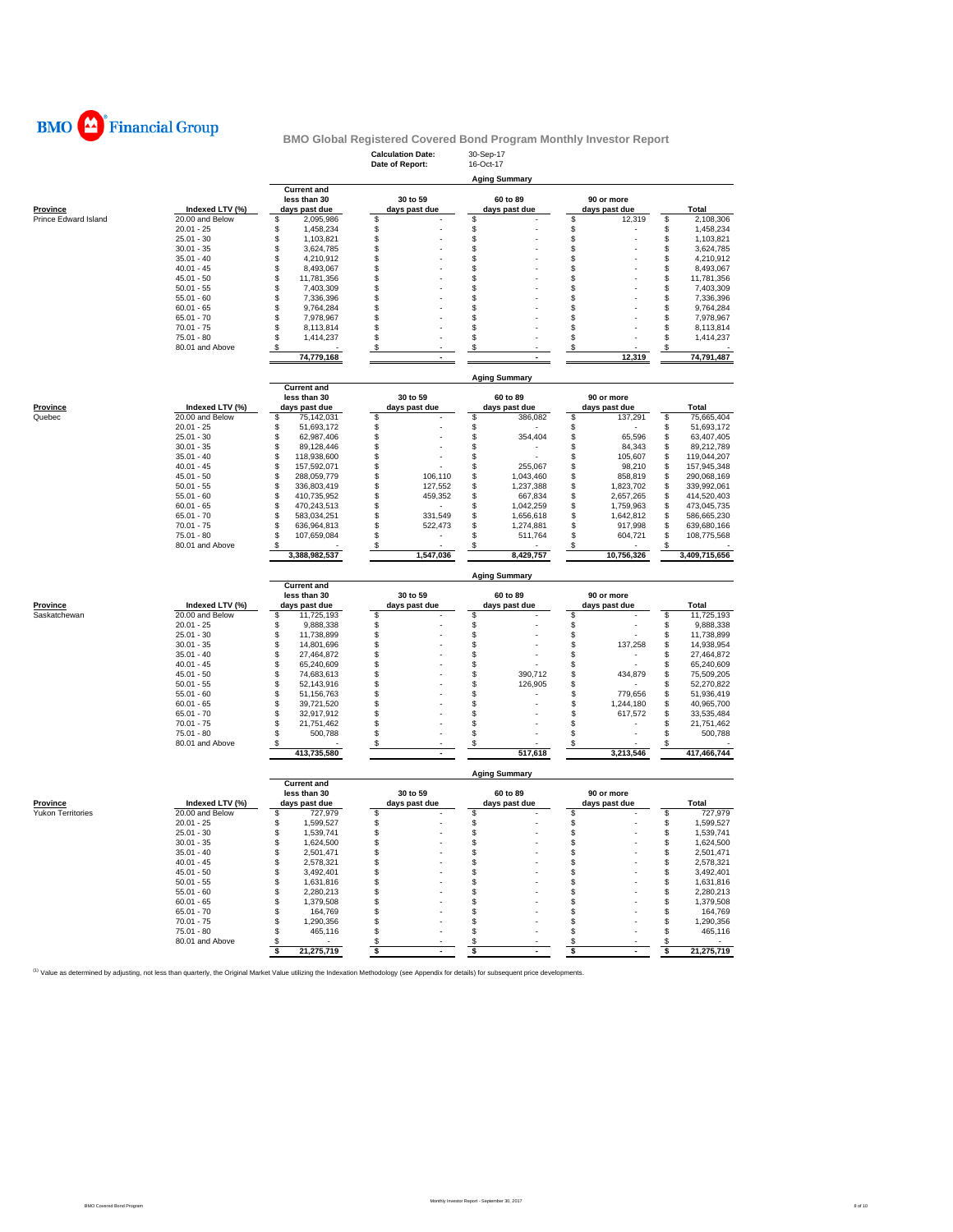

**Calculation Date:** 30-Sep-17 **Date of Report:** 16-Oct-17 **Cover Pool - Current LTV Distribution by Credit Score Indexed LTV (%) Score Unavailable <600 600 - 650 651 - 700 701 - 750 751 - 800 >800 Total** 20.00 and Below 19,508,922 \$ 9,163,843 \$ 22,912,841 \$ 51,672,689 \$ 115,686,482 \$ 161,013,760 \$ 685,624,148 \$ 1,065,582,686 \$ 20.01 - 25 13,768,504 \$ 5,810,767 \$ 17,063,605 \$ 38,605,916 \$ 89,296,467 \$ 141,076,819 \$ 462,403,926 \$ 768,026,004 \$ 25.01 - 30 14,791,138 \$ 9,126,853 \$ 23,952,955 \$ 75,973,095 \$ 142,629,427 \$ 207,105,324 \$ 645,706,224 \$ 1,119,285,017 \$ 30.01 - 35 12,605,101 \$ 14,621,939 \$ 45,222,412 \$ 126,421,436 \$ 264,201,251 \$ 371,021,500 \$ 952,288,224 \$ 1,786,381,864 \$ 35.01 - 40 \$ 13,749,630 \$ 31,801,922 \$ 94,603,150 \$ 217,533,006 \$ 434,656,305 \$ 636,997,443 \$ 1,352,767,860 \$ 2,782,109,316 40.01 - 45 12,265,651 \$ 41,672,322 \$ 90,248,991 \$ 224,887,897 \$ 474,284,964 \$ 684,455,027 \$ 1,390,242,544 \$ 2,918,057,396 \$ 45.01 - 50 4,213,661 \$ 54,272,501 \$ 129,546,636 \$ 253,271,626 \$ 521,060,745 \$ 694,626,833 \$ 1,448,042,679 \$ 3,105,034,682 \$ 50.01 - 55 11,042,639 \$ 48,849,223 \$ 106,432,689 \$ 268,996,306 \$ 487,355,390 \$ 593,614,565 \$ 1,280,303,397 \$ 2,796,594,209 \$ 55.01 - 60 \$ 18,501,678 \$ 45,262,186 \$ 95,555,522 \$ 226,683,610 \$ 485,147,683 \$ 575,328,946 \$ 1,208,046,117 \$ 2,654,525,739 60.01 - 65 30,799,206 \$ 36,747,330 \$ 104,989,440 \$ 229,685,193 \$ 420,072,094 \$ 526,998,317 \$ 1,185,091,937 \$ 2,534,383,517 \$ 65.01 - 70 39,222,592 \$ 44,064,250 \$ 115,342,777 \$ 249,549,470 \$ 434,956,330 \$ 530,276,841 \$ 1,106,289,933 \$ 2,519,702,193 \$ 70.01 - 75 27,864,230 \$ 30,996,176 \$ 79,275,741 \$ 188,379,169 \$ 378,244,447 \$ 442,460,054 \$ 936,035,672 \$ 2,083,255,488 \$ 75.01 - 80 4,865,886 \$ 11,597,525 \$ 22,071,035 \$ 66,761,681 \$ 135,307,848 \$ 216,287,137 \$ 498,397,851 \$ 955,288,964 \$ 80.01 and Above \$ - - \$ - \$ - \$ **\$ 383,986,836 223,198,840 \$ 947,217,795 \$ 2,218,421,094 \$ 4,382,899,433 \$ 5,781,262,565 \$ 13,151,240,511 \$ 27,088,227,074 \$ Credit Scores**

<sup>(1)</sup> Value as determined by adjusting, not less than quarterly, the Original Market Value utilizing the Indexation Methodology (see Appendix for details) for subsequent price develop